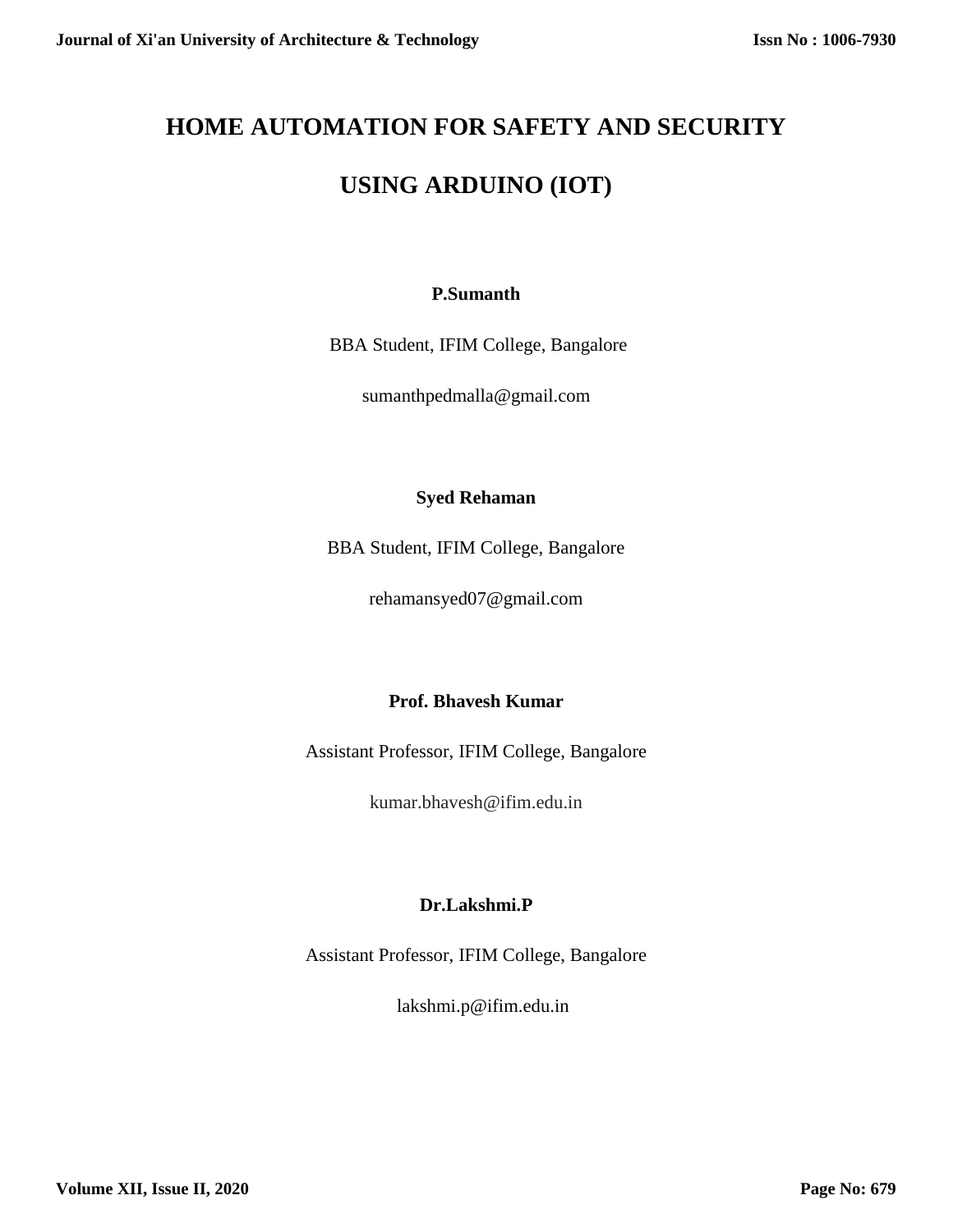#### **Abstract**

Home computerization is a simple method to screen and control everyday gadgets we use at home. It puts a minimal effort than flexible households' controller and green checking framework. An injected contracted balanced web server is being used in Arduino Mega 2560 microcontroller, Per IP accessibility on behalf of accomplishment for controlling apparatuses and gadgets distantly. These gadgets can be accessed by means of a web browser or through Bluetooth android-based mobile phone application. The wished-for framework doesn't involve a stanch and facilitates administration through Personal Computer which gives convenience of controlling home situations on the screen with the assistance of sensors (temperature, movement).

Keywords: Automation, Sensors, Smart homes, Arduino.

### **Introduction**

Since the beginning of history, search for good quality technologies to motivate and encourage human to live from stone age to copper, bronze, and iron ages are on. (Postman, 2011). They manufactured improvement of the out of date human headways like Egyptians who made and used essential machines and other old community foundations that upgraded most advances, for instance, point of reference Greek devised development has changed the lives of people, has saved us stacks of time and has made life more straightforward for us all.

The thought of far-off control that controls equipment following the World War 1 in Germany conceived an offspring of computerization.(Graham, 2012) Computerization can be characterized as the utilization of control frameworks, human exercises and bids in everyday issues which has quickly extended from the blend of mechanized gadgets with scientific and authoritative instruments that has made complex frameworks which is being utilized in modern, business, monetary, and public scopes of man's lifecycle.( Frischmann & Selinger, 2018). The advancement of controllers and robotization has been creating and will keep on creating to nowadays.

Home computerization is a simple method to screen and control everyday gadgets we use at home. Likewise extraordinary remote headways help in partner from remote spots, when an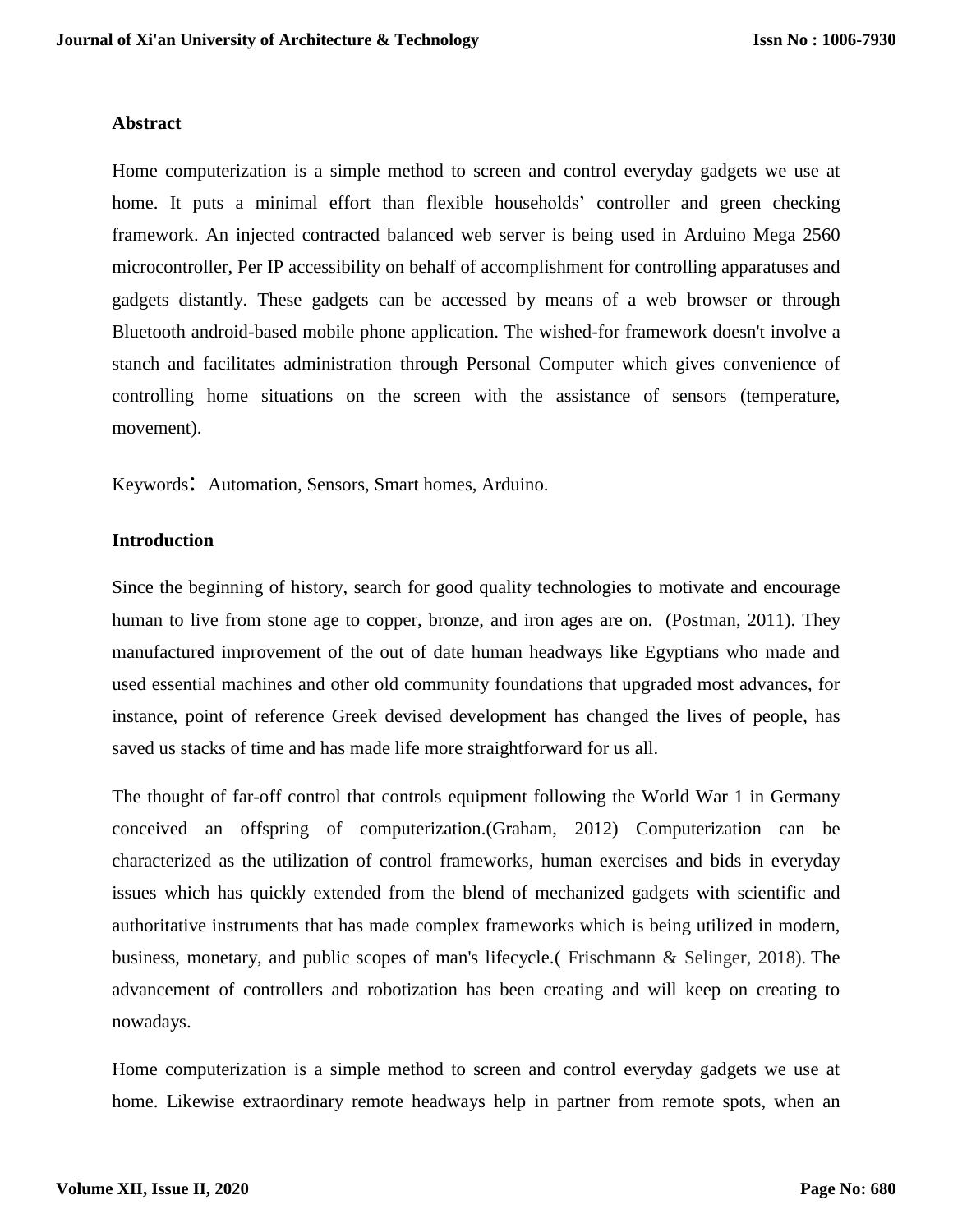individual need to partner with various things. (Kesavan et al., 2016). We use at home, for example, window ornaments, entryways lighting components, ACs and other home appliances. Arduino gives you access to gadgets in your home from your cell phone wherever you are on the planet. This more precisely portrays smart homes, where nearly everything which ranges from light, apparatuses, electrical outlets, cooling and warming frameworks have been a remotely controllable system. A savvy home is one that is furnished with lights, roasting, also electrical apparatuses that might stay skillful distantly by a cell phone or by revenues of the internet. Web puts self-possessed home programming Framework centered with regards to controlling home electronic gadgets regardless of you're outside or inside your home. Home apparatus utilizes brilliant innovation or technique for each component we are running with and we are utilizing HVAC (heater, ventilation, air conditioner and controller) in the present way of life.

The possibility of remote control of the household devices over the web from anywhere, at whatsoever point on the planet today can be a truth. (Hoglund,  $\&$  McGraw, 2004). Expect a configuration where from the working environment work region, the customer could see the status of the contraptions and takes control by turning on his television to a channel of his choice, turns on/off the a/c, and turns off/on a part of lights. The customer can walk around home and simply find a really agreeable, wonderful home. The incessant augmentations now progress with the usage of Bluetooth and wi-fi which have enabled unique mechanisms to make sure forthright partner with each other. Using Wi-Fi shield to go about as a littler scale network server to the Arduino arranges of the want for wired connection among the Arduino board and PC which lessen cost and empowers it to fill in as a free wi-fi shield which needs connotation with the web from remote switch or remote hotspot and this would go about as per the important course.

# **Literature Review**

Internet and quick development of innovations furnish us with useful assets and give us capacity to get the data from everywhere throughout the world. New inserted OS and diverse sensors give us capacity to associate things to the Internet. Today, over 99% of things in physical world are not associated with the web. In any case, the most recent idea - Internet of Things implies that now you can associate all that you can envision. That is why by utilizing microsensors, inserted stages and OS, ordinary items can wind up associated and become savvy. The primary clue in picking the IoT equipment is to comprehend your necessities and how much assets you have. Yet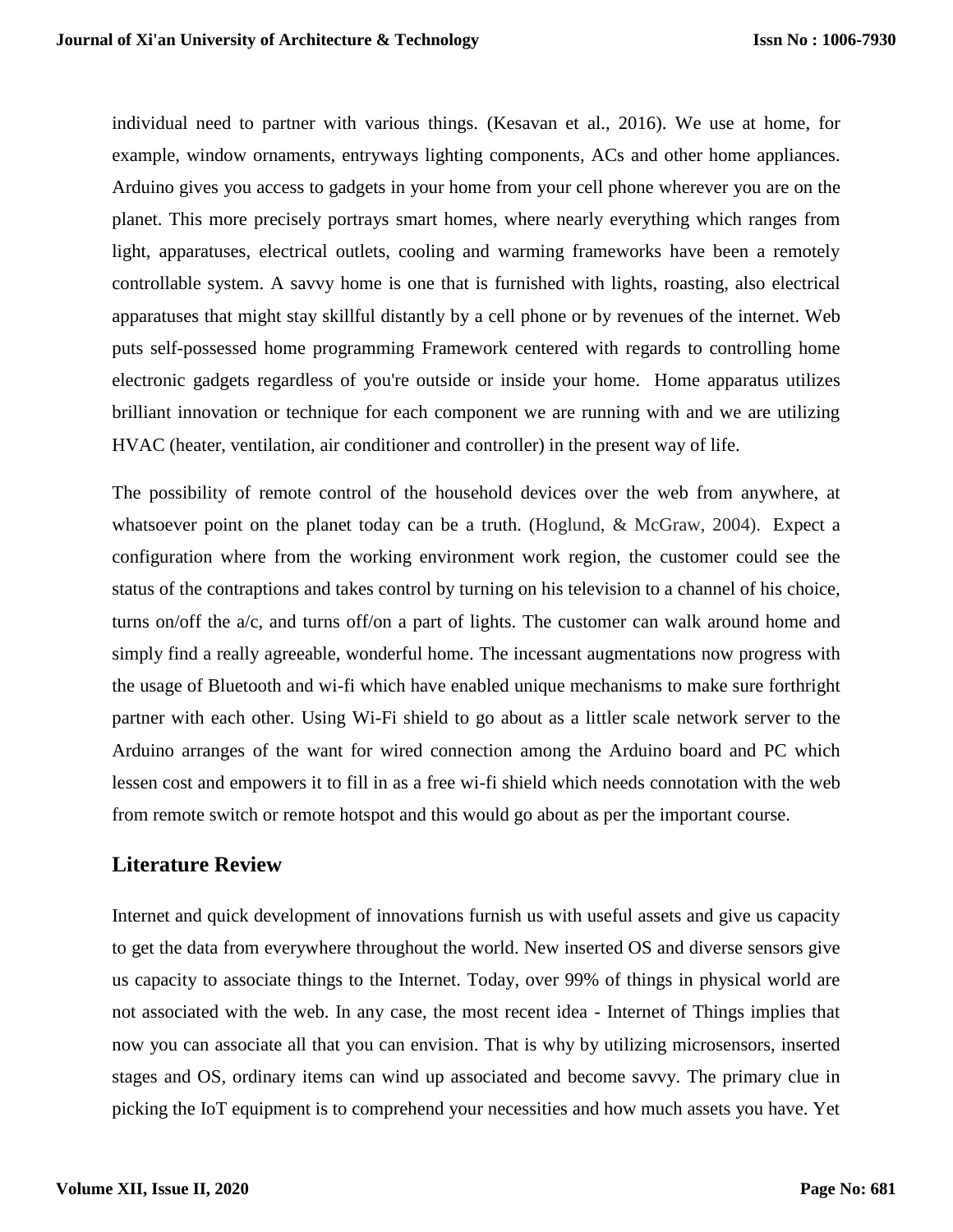anyway a portion of this stages increasingly prominent and have more points of interest then other. A standout amongst the most mainstream is Arduino Yun. This board have capacity to be interfaced by Ethernet or Wi – Fi. As a major, this stage also accompanies USB and Linux appropriation dependent on OpenWrt. Solid CPU ATmega32u4 or Atheros AR9331 permits to run diverse programming and give clients all sort of instruments and utilities. With this highlights and extraordinary specialized help from network, Arduino Yun turns into an incredible stage for creating IoT ventures. (Polianytsia, Starkova and Herarymenko 2016)

The World of home computerization is an energizing area which has detonated with Fresh innovations and today is known as a region where the "internet of things'' (IoT) vision progresses toward becoming reality. The essential points of interest that come from this idea incorporate how every gadget frames a little piece of the Internet, by which the propelled framework can cooperate and impart, boosts wellbeing, security, solace, accommodation and vitality reserve funds. The execution of Sensor Web hub as a piece of IOT utilizing a Raspberry Pi – economical, completely adjustable and programmable little PC with help for countless and organized correspondence is observed to be powerful. Utilizing this innovation, in a case of checking and deciding the certainty of frame in structure, a full framework, in light of Sensor Web components, is made and created beginning from the scratch. (Vujovic and Maksimovic, 2015)

For what reason is the keen home a developing and possibly imperative field of innovative work? Three wide perspectives are obvious in the writing: an utilitarian opinion; an influential opinion; and a socio-specialized sight. The utilitarian observation savvy homes as a method for better dealing with the requests of every-day living through innovation. The influential outlook stresses savvy homes' likely for overseeing as well as diminishing vitality request in families as a major aspect of a more extensive progress to low-carbon future. The socio-specialized observation the shrewd home as the following rush of improvement in the continuous jolt and digitalization of regular presence. (Wilson et al., 2014)

Internet of Things (IoT) visualizes commonly talking congregating of a few things while using web as the basis of the correspondence framework to prepare cooperation among people and surrounding items. Cloud, presents the pivotal sector of IoT, gives significant application explicit administrations in plentiful application chairs. Various IoT cloud Providers are developing on a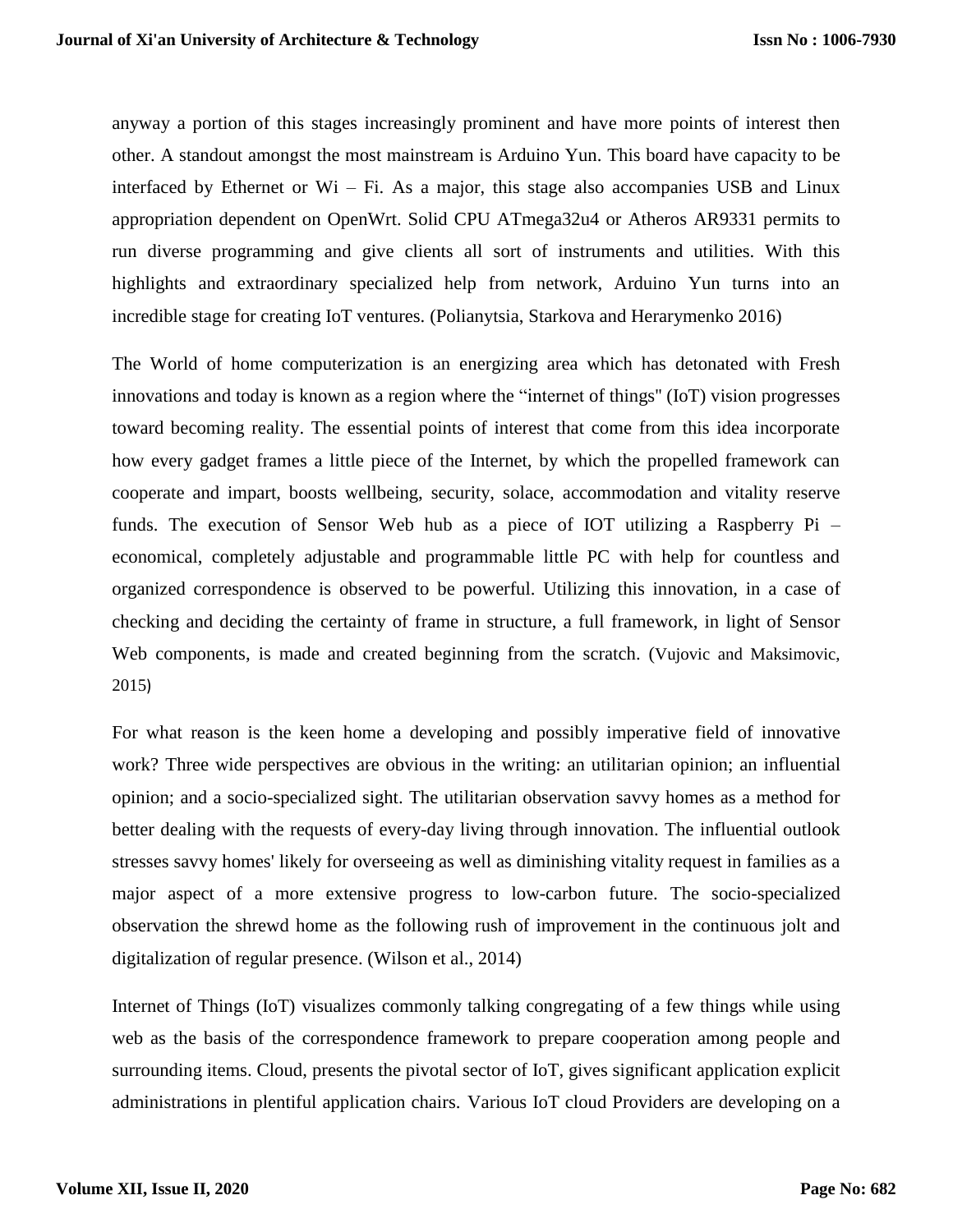market to use Explicit and Appropriate IoT based administrations.

Miniaturized scale controllers, for example, Arduino are normally utilized by a wide range of creators around the world. Fame has been driven by Arduino's effortlessness of utilization and the huge number of sensors and libraries accessible to expand the essential capacities of these controllers. The most recent decade has seen a flood of programming building answers for "the Internet of Things", yet in a few cases these arrangements require computational assets that are further developed than basic, asset restricted small-scale controllers. (Barbon et al.,2016)

Narayana Rao and Reddy (2016) contemplated on Automation and wellbeing home chime framework with message empowered features. The destinations of their paper are the proposed system using "the programmed doorbell framework" beats the downside of the current framework. The programmed doorbell framework will work dependent on sensor. The finding done by them is, doorbells give data that somebody is remaining in front of your entryway so that the individual present in the house at that point can open the entryway. On the off chance that in the event that there is nobody inside the house, at that point Android Debug Bridges (ADBs) send a SMS to the enlisted portable number expressing that "somebody is holding up at your entryway step, it would be ideal if you leave a SMS." The improvement of innovation which prompts to build up this paper in future is that we can include unique finger impression sensor which will be considered as the approved individual utilizing their fingerprints.

Kumar and Vasu (2015) examined on Home automation and security system utilizing Arduino android. Their spotlight on the home automation may incorporate brought together control of lighting HVAC (heating, ventilation and air condition) apparatuses and different frameworks to give enhanced accommodation, comfort, vitality proficiency and security. The work done by them is on Smoke finder which can identify a flame or smoke condition making all lights in the home flicker, to caution any individual of the possibility of emergency. The framework can call to proprietor and just as the flame station to save from the mishap furthermore. This is the future extent of the paper security frameworks can incorporate movement sensors that will identify any sort of unapproved development and inform the client. It will be adaptable to help different wired devices just as remote technologies like Bluetooth, Zigbee, Wi-Fi, worldwide web.

Pandeand Neleshwari (2017) studied on Security framework utilizing Arduino microcontroller.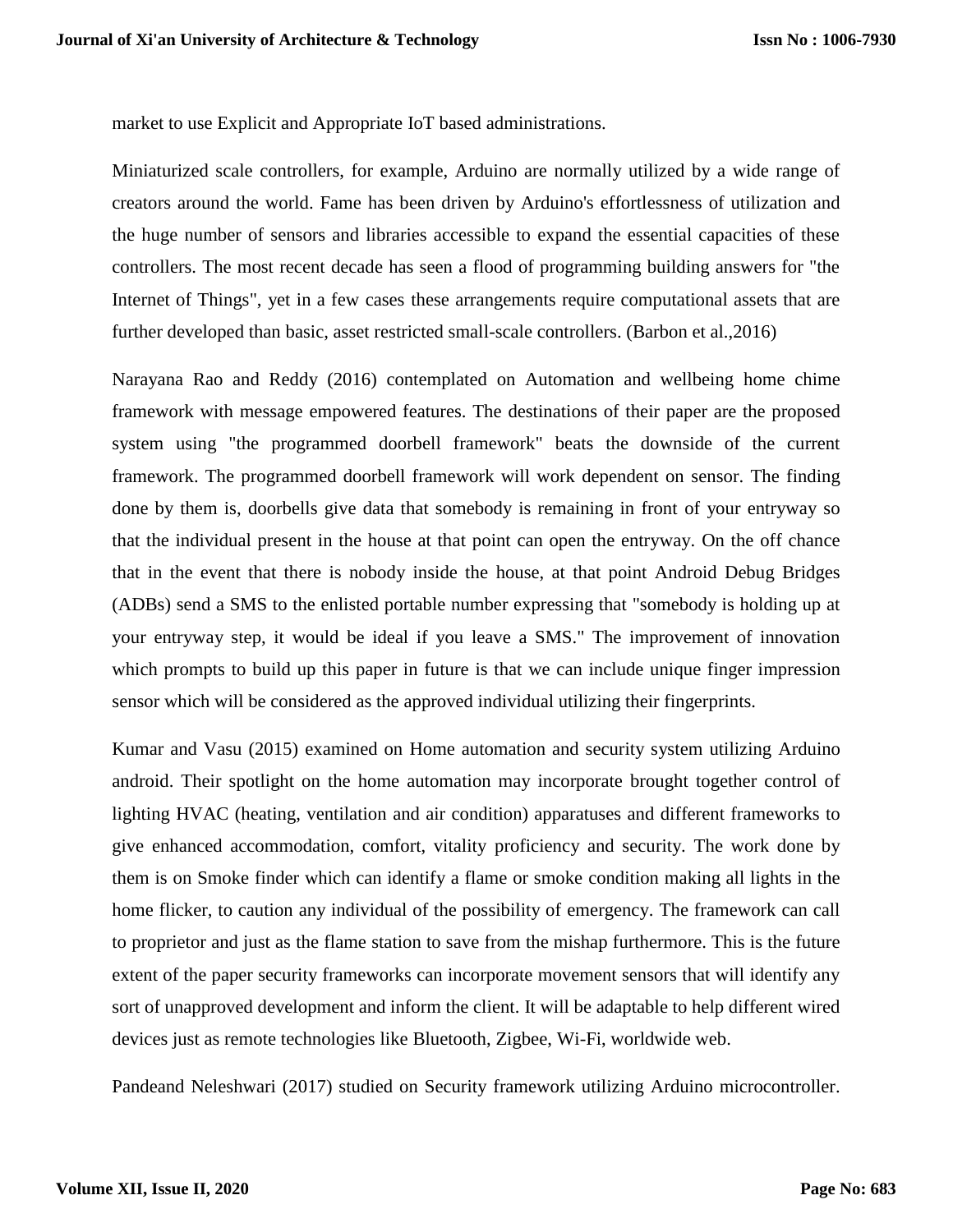The impartial of their paper is one security framework PIR sensor and Magnetic sensor, which gets information from LM25[Temperature Sensory] and gets processed by the Arduino Uno Board which go about as the smaller scale controller. The discoveries done by them through this paper is the crux of home safety efforts that are expounded by utilizing easily available programmable tactile like the PIR tangible & LM35[Temperature] and by actualizing this sort of framework we can verify entire purpose of ours. However just as for greater security we can utilize progressively, as technology builds up the substance of this paper ought to be utilized later too. For greater security reason OTP through the android application or the camera module can also be executed on the system. Any individual trying to entre inside the home has to use the password with a maximum of three chances allowed, as soon as the individual exceeds three chances of password then the camera module around will be activated and will catch picture of that individual who is attempting to assault on the framework.

Padukone and Warrier (2018) contemplated on Home based security for gatecrasher recognition utilizing GSM module and PIR tangible. The goal of their paper is to analyze the role of different safety efforts like PIN confirmation, recognizable proof card methods in home safety. Currently, it can be misused and hacked. The discoveries of their paper is the framework which will sense around 360 degrees and detect the interloper movement at the scope of 5mm, and as technology builds up this paper will utilize them in future. The proprietor might possibly at present will get an instant message by giving the alarm message "there is a gatecrasher shell in your shell" or else if the module is unavailable to send SMS the recent technique will lunch a programmed voice and calls the neighbor. The legitimate task of the tangible cautioning time is 20-60 seconds.

## **Objectives**

- To analyse the role of IOT in ensuring the security of homes.
- To analyse the role of IOT as an extensible platform for future enhancement.
- How to implement IOT home automation systems at a low cost.
- To find out how to control household appliances using arduino web page
- How to implement Centralized control (HVAC) in homes.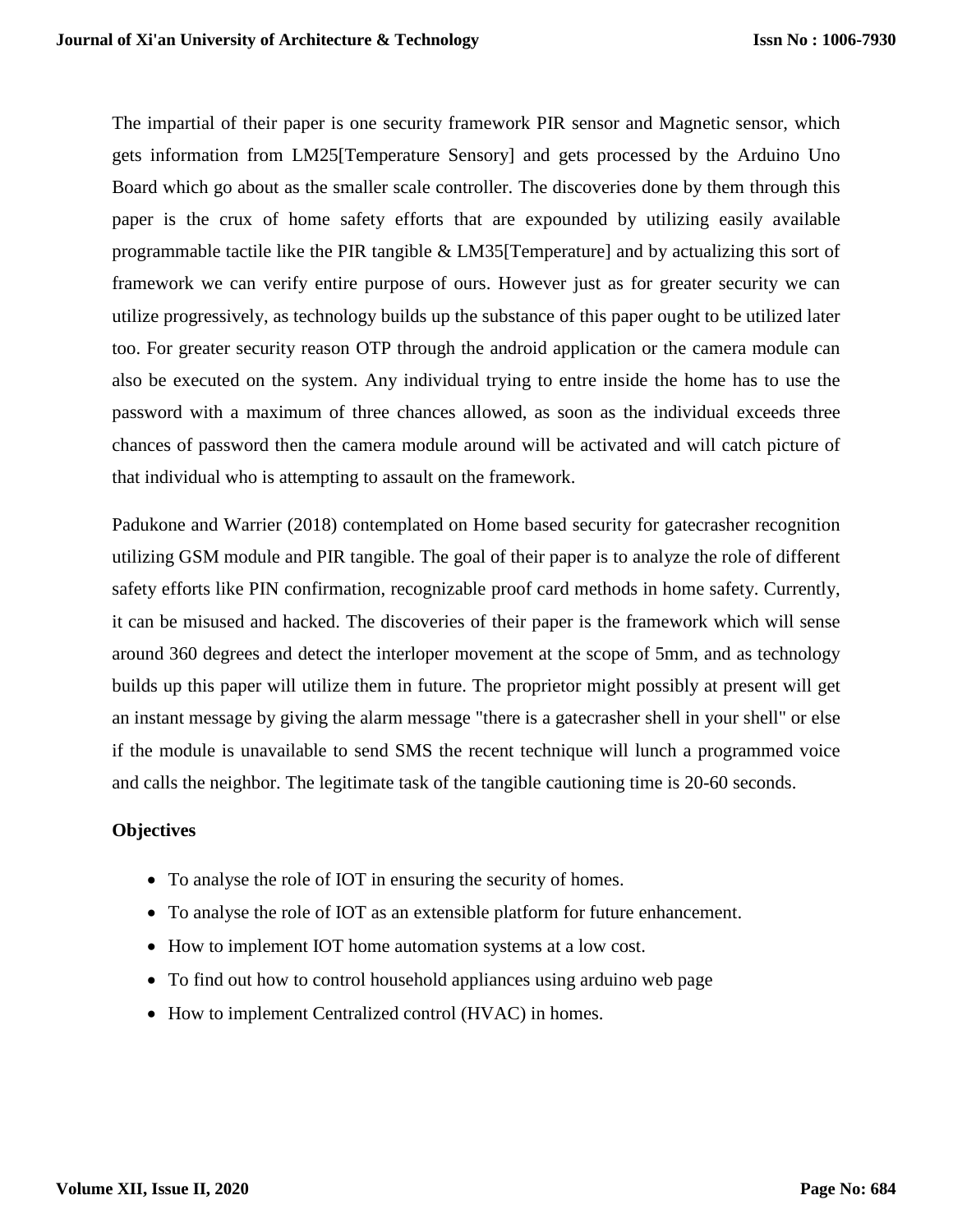#### **Methodology**

The structure categorized now has been developed using web for winning care of home computerization. We have consumed GSM module which empowers the punter to cooperate with the regulator over web. An advanced hand-off is built up in the circuit with the goal that they can be meritoriously controlled over web. A lot of instruments will continually screen the home apparatuses and give robotization and control by full time checking. Effective home mechanization framework that we utilized here does not have any variety restrictions and are further developed. There are two areas right off the bat which manages observing home computerizing as it proceeds with procedure. Secondly deals with ordering by the information which is given from page to the better reason. Home robotization utilizes Bluetooth module and the home computerization utilizes Android App. The current framework has various hindrances which are detailed until that time. The framework categorized here has consumed web for dealing with home computerization. We have utilized GSM module which empowers the client to communicate with the controller by means of web. An advancement of transfer is built up in the circuit so they can be well controlled over web. A lot of sensors will continually screen the home apparatuses and give mechanization and control by full time checking. Proficient home robotization framework that we utilized here does not have any range constraints and are further developed. From first to last the primary object of our venture/paper is Arduino UNO. Power is provided to the Arduino board and the PC. The sensors like gas sensor, temperature sensor, PIR sensor are appended to the relating pins of the controller. A PC/workstation can be utilized as a UI to control the segments of home computerization framework. The status of every framework will be shown on the screen. GSM is utilized as an interface among microcontroller and the page created in the PC

#### **Discussion**

Home computerization is the way toward building robotized frameworks for a home; the outcome is known as a 'savvy home' or 'brilliant house'. Home computerization frameworks can control light, entryways lighting components, ACs, Home apparatuses, etc. They may as well unite security administrations; for example, get to control and alert frameworks. The UIs for controlling these frameworks are normally divider mounted depots, a tablet or personal computer, a cell phone application or a web interface. These may likewise be open off-website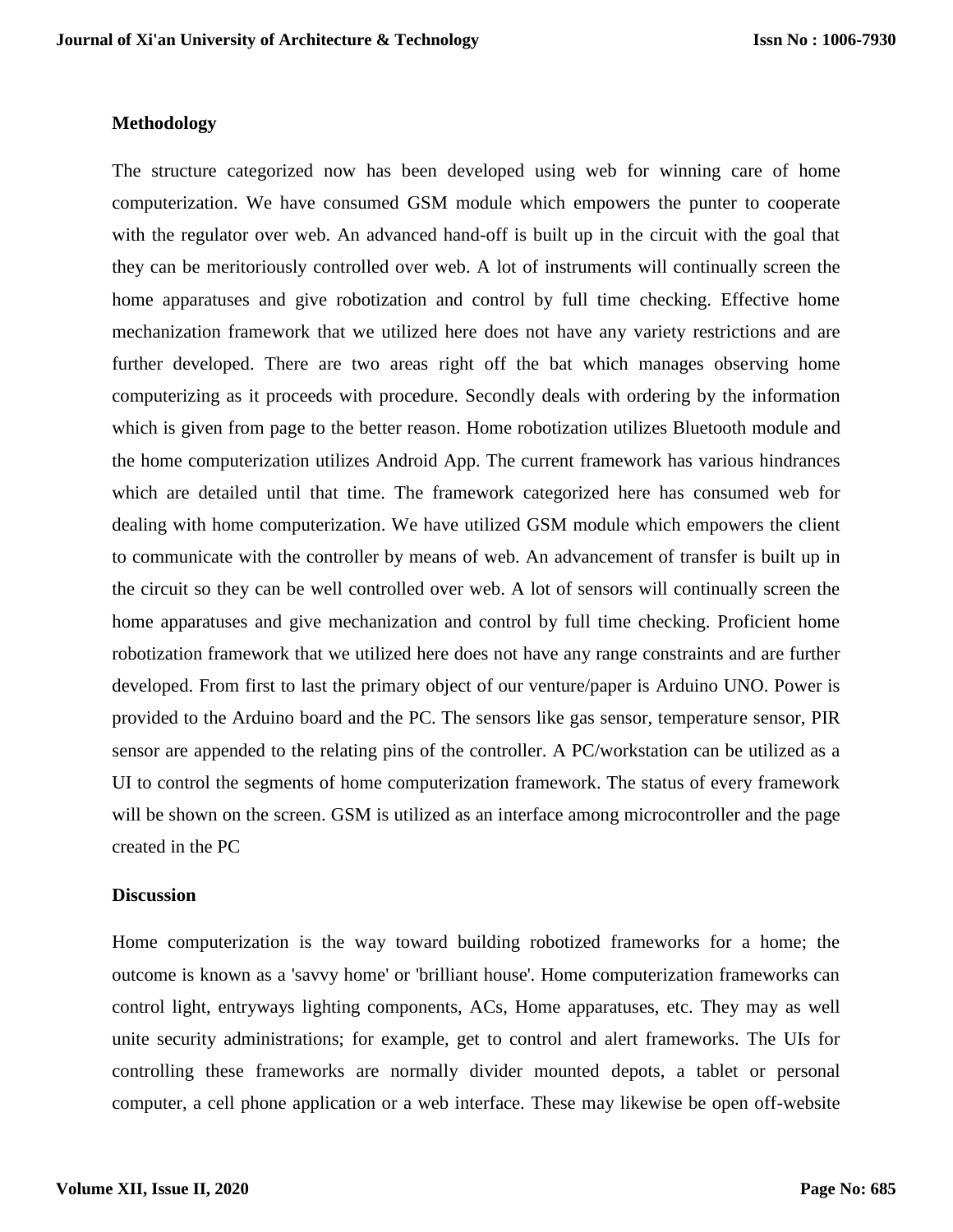by means of the Internet. India's selection of remote advancements for network has supported the home robotization showcase, releasing various patterns and the expansion of new technologies. New creations and disclosures have completely changed our lifestyle. They have limited the exertion required in each part of life, lessening our need to take part in physical work. This is the way the 'Web of Things' (IOT) appeared. By definition, IOT alludes to the majority of the electrical apparatuses and different gadgets that connect utilizing the Internet. Its consistent client experience has demonstrated advantages in home, farming and society settings

## **The smart home: An Overview**

Figure 1 represents an essential square outline of an astute home, with the use of a littler scale director to give the approximations about physical circumstances making use of sensors related with it. Sensors, for instance, the temperature device inspects temperature, the gas device distinguishes burn and culinary gas to avoid vigor scene. The Light Dependent Resistor (LDR) improves killing on and off lighting which chooses the daylight control. A development locator which uses Passive Infrared Sensor (PIR) is combined which perceives any development in the home the time when the safety structure is turned on. A hand-off change directs regulator signal from the mounted down scale organizer to the electric machine used to achieve the turn on and off movement. A one-factor approval system (with username and mystery express) for checking validness of the Test (or) home customer is agreed as an online border. It goes about as the data contraption to control the home apparatuses and besides goes about as the yield device to inspect an estimation of the physical conditions. The flexible request in like method uses this equal attitude to fill in as data and yield contraption

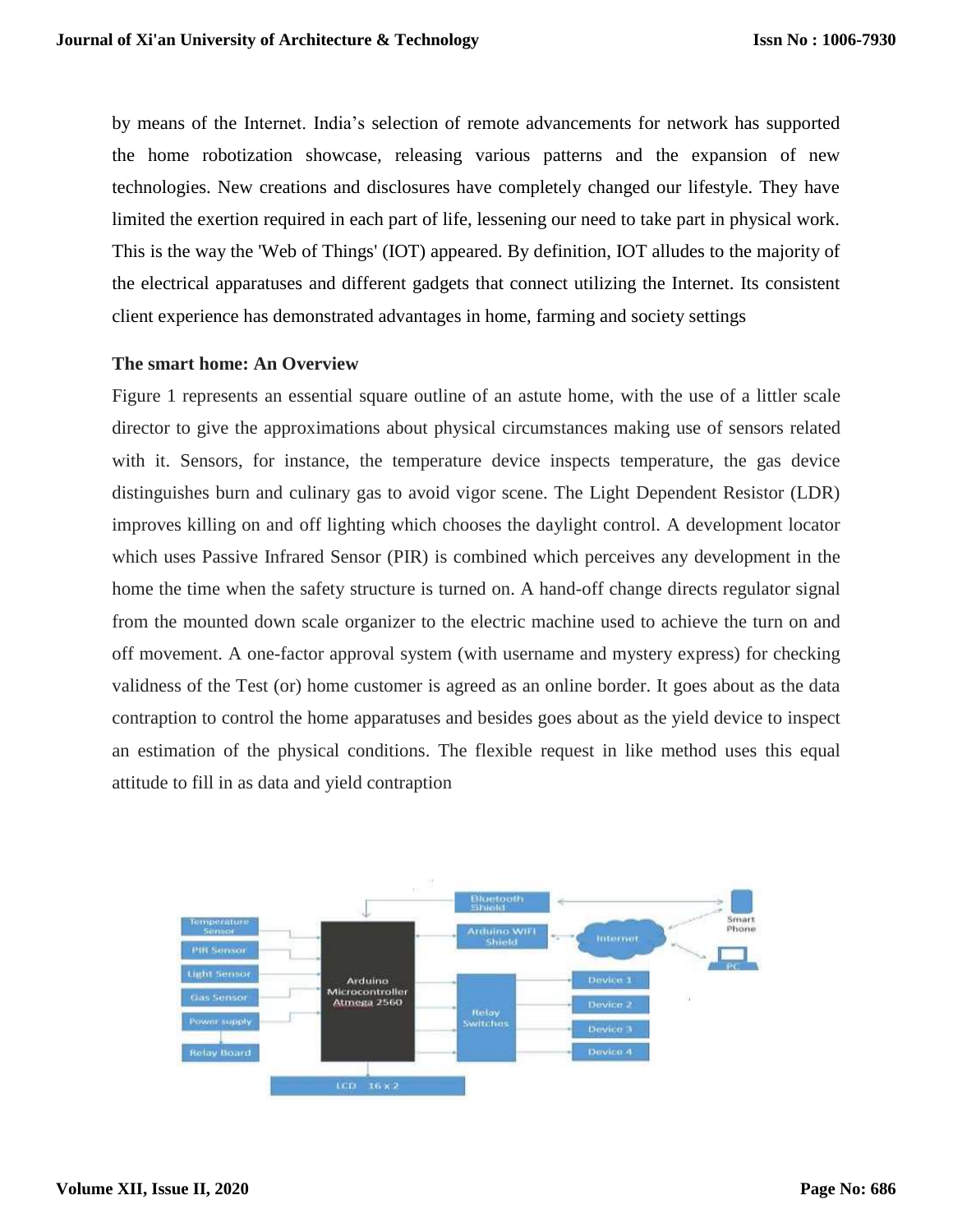Figure 1: Block Illustration of the Smart Household Arrangement

### **Strategy and application**

Our structure displays an easy expenditure plan and a brilliant home agenda. This framework has two principal elements they are equipment crossing point module and the product correspondence module. Smaller scale controller helps to exchange signals & communicates to control the framework and offers changing programs to regulate lighting, fan, constrained midcourse contexts, and extra household machines related with the exchange system. Another component of this structure is the interference area which gives the development instruments, and all these can be compelled by the PDA or PC application, as per figure 2.



Figure 2: System architecture of the smart home system

## **Hardware module**

Arduino distinguishes environments by receiving contributions after a grouping of devices and can impact its condition through MIC. The basic heat device is a piece that reveals what the present temperature is. The DHT11, is a crucial, excessive straight forwardness propelled temperature to suddenness sensor. It uses a clamminess sensor and thermistor to evaluate the including atmosphere and is spread with cutting edge flag & mechanized stick which is shown in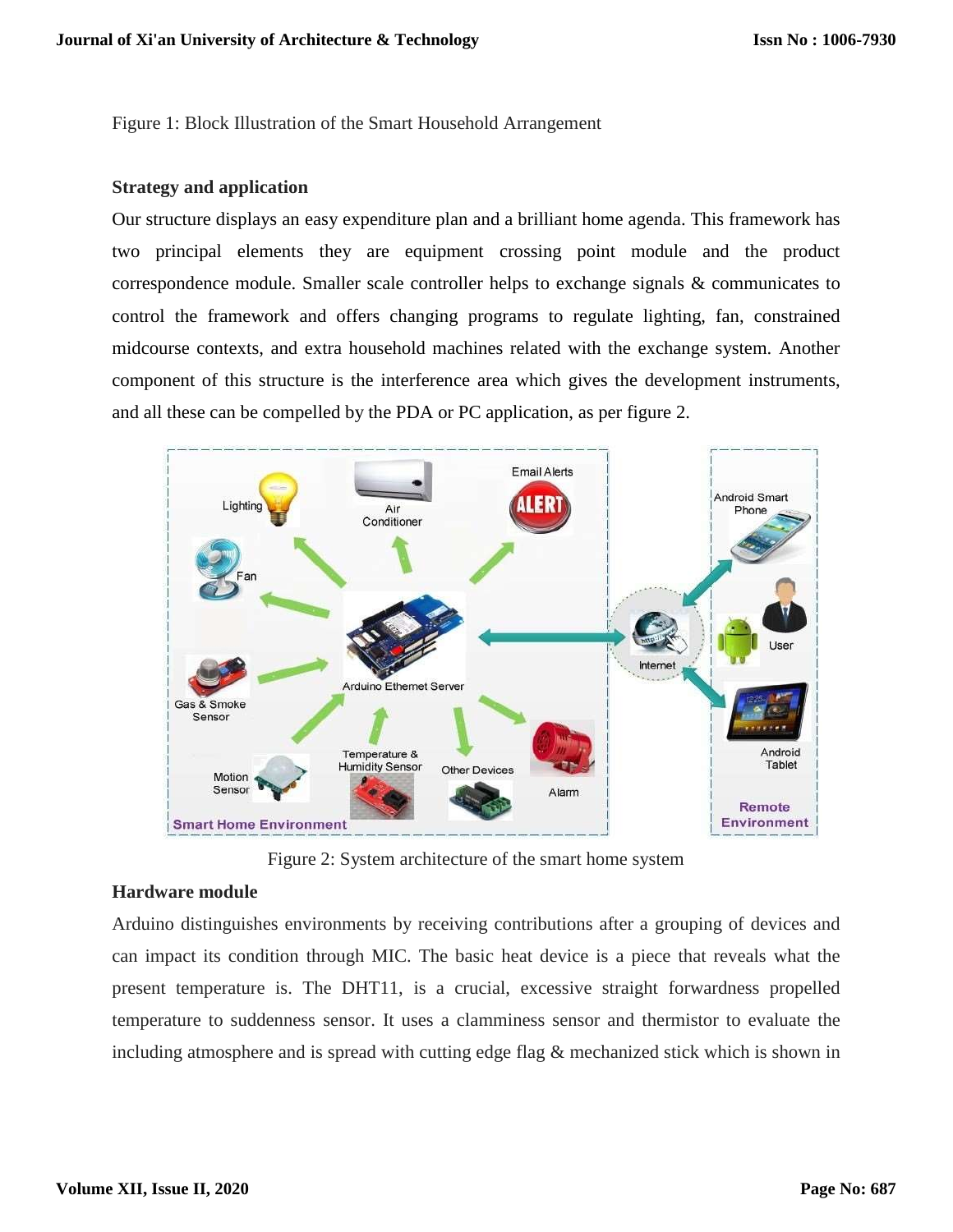figure 3. The primary certifiable disadvantage of this sensor is, it can simply get fresh data at normal interims.



Figure :3 Pin connection of DHT11 Sensor



Figure 4: Home Automation System with proteus - Circuit diagram

PIR, Passive Infra-Red, a sensor which empowers entity's to recognize development and is recycled to recognize whether an individual has encouraged in or out of the devices run. The PIR device is a pyro electric gadget which observes improvement by assessing changes in the infrared measurement transmitted by including things. This development can be distinguished by checking from fast banner on a banner I/O stick. They are close to nothing and super costly, lowcontrol, easy to use. Along these lines they're normally utilized in devices and contraptions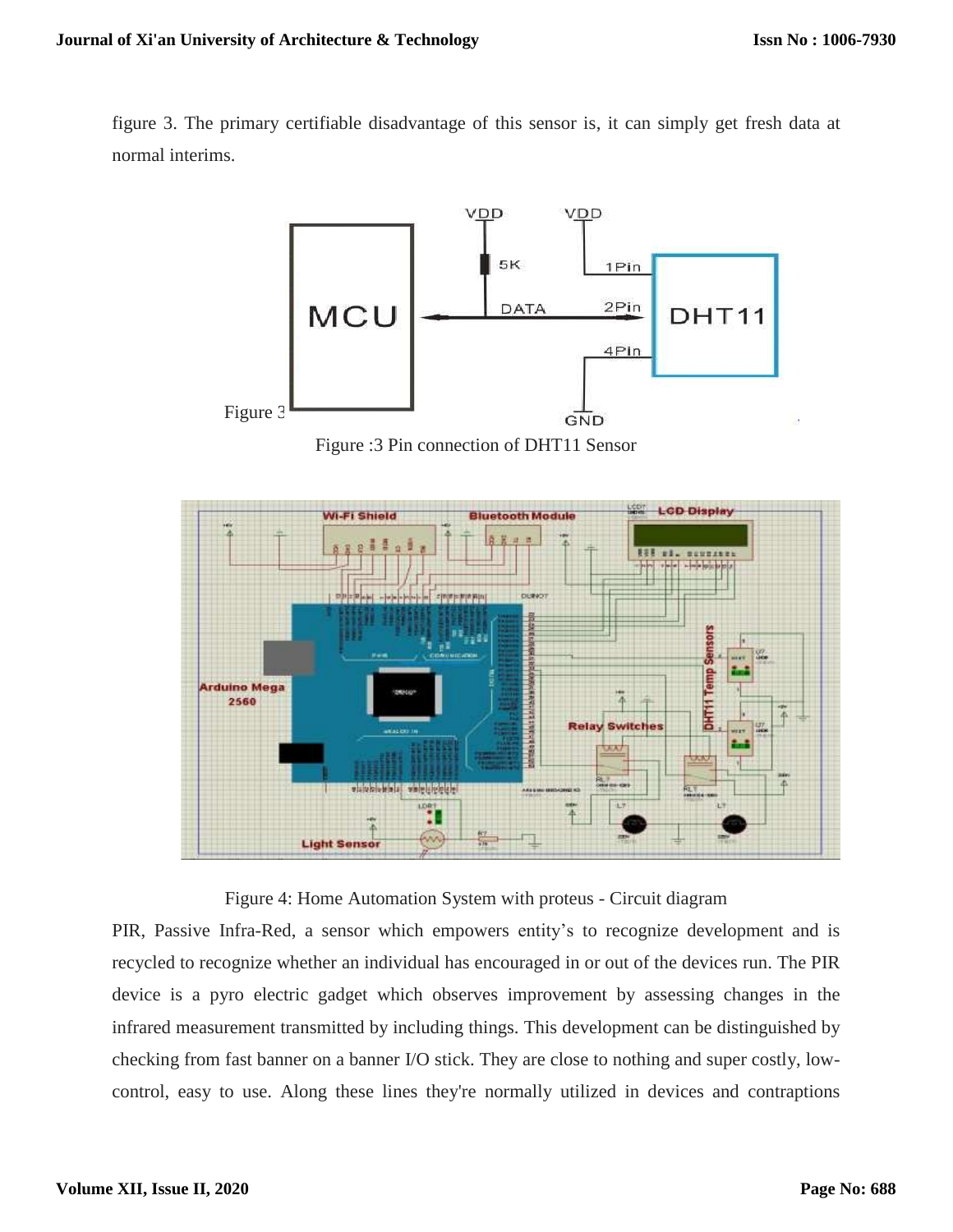utilized in houses or associations. MQ2 is a semiconductor kind device, which can properly recognize the proximity of burn; tin-dioxide (SnO2) is the most important substance in this device. While communicating with air in order to observe, instrument's electrical confrontation reduces and engaging the microcontroller near retort to the flow condition. When it recognizes the burnable gas surrounding it yields its examination as a straightforward voltage to the device which can evaluate the breaking point of burnable gas which ought to be between 300-10000 ppm. It works just in the standard temperature of 20-50 degrees. The hand-off changes have ability to convey a greatest heap of 10A at 240V. This is sufficient to convey a home apparatus and like this these machines don't take more current. To empower network on the microcontroller, a Bluetooth component and a Wi-Fi shield are used. The Bluetooth gives accessibility anyway consecutive I/O sticks on the Arduino by the Google Android based versatile application talks with the microcontroller. The Wi-Fi shield gives web system to the natural littler scale web server that licenses entrance and being controlled by web services to track illustration of Home Mechanization System which is outlined in figure 4.







Figure 5: login page of the app, bedroom page (after login)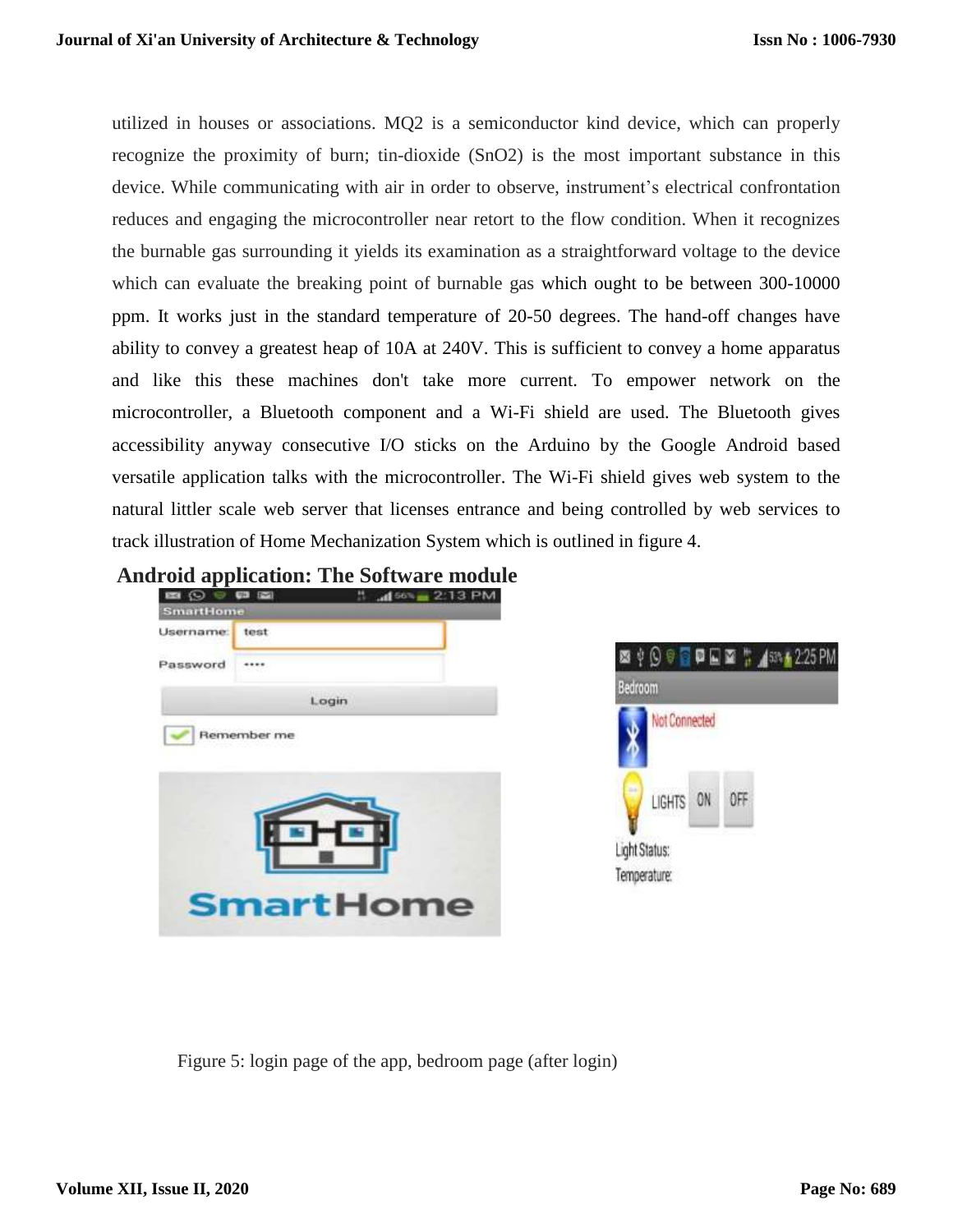The android app was designed using Google App-Inventor Integrated Development Environment (IDE) with Java software design language. Microcontroller controls both Wi-Fi and bluetooth module and by this reason we can utilize android advanced mobile phone to impart productively and successfully. Android application enables the client to control gadgets and screen conditions in the home utilizing the bluetooth association (or) Wi-Fi. The android application is simple  $\&$ adaptable and can offer simple and benevolent Graphic User Interface (GUI) to clients. The submission has a client validation page which checks whether the client has signed in and shows whole controller inside the home apparatuses. Figure 5 also shows the confirmation page and how the primary room page looks like after login.

# **The Web application**

Web is the glorious wellspring of data and communication in this globalized age. Communication with things through the World Wide Web generally is called as Internet of Things (IOT) which has changed the way we do any business. IOT creates development that empowers unmistakable stuffs and contraptions can be controlled through the internet. IOT is a wide running organic arrangement of Regular physical articles attached to the Internet, Effective at perceiving themselves and correspondence data to various things on the framework. Work is realized via Arduino and the web server, we can connect to them with gear modules. Once connected, we can get to see from them and can also send control information to the microcontroller.

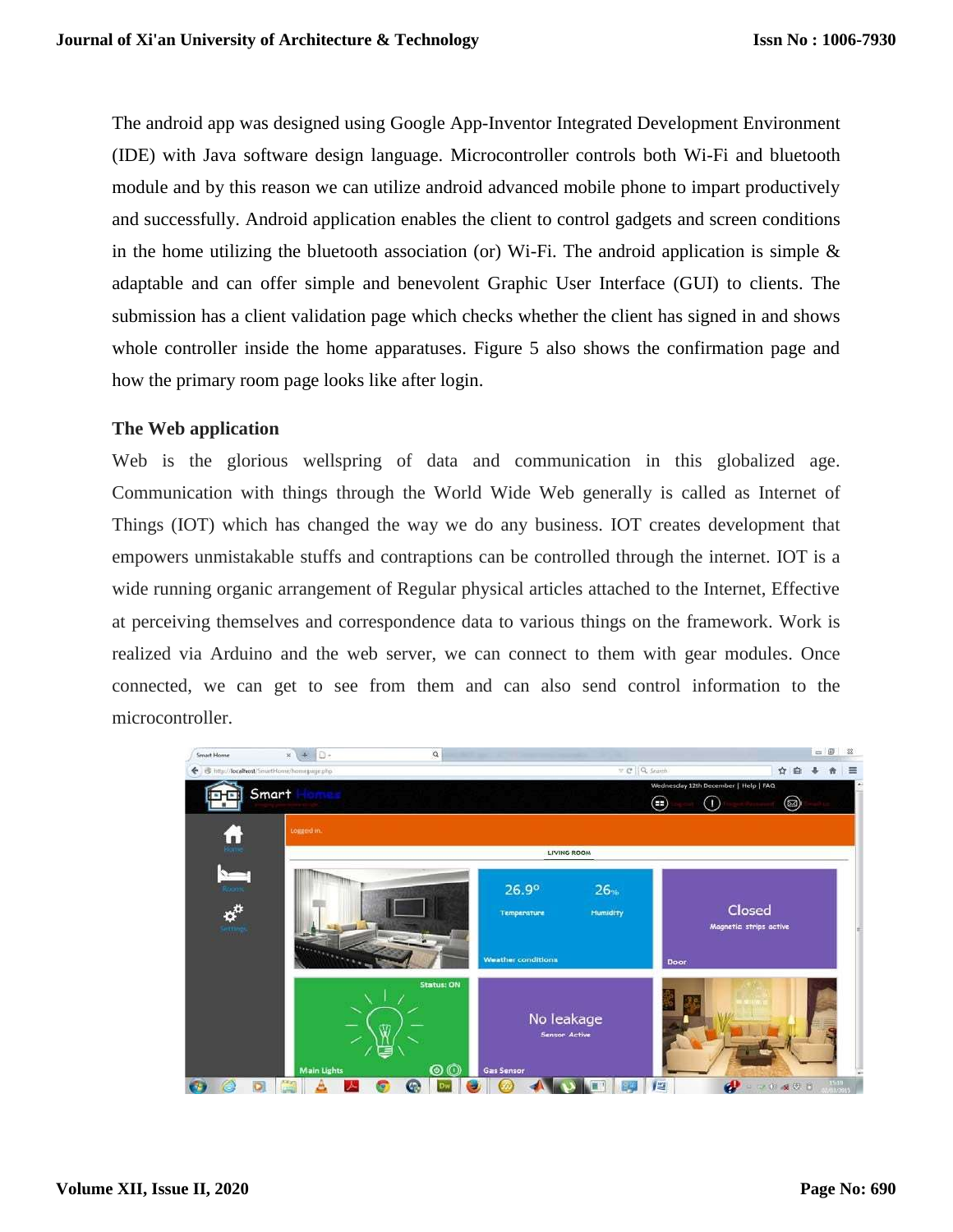### Figure 6: User Profile (Logged In)

The site will control the Arduino by transitory data to it as codes. The game plan of the pages was picked to be in metro style which gives ease of use and a more distinctive presentation of the web things as in the site page will exhibit the majority of the components being analyzed from the Arduino little scale regulator and besides be fit as far as possible as the adjustable application. Arduino Board and the Wi-Fi shield will provide connections amongst the site leaves. Right when related with the IP address of the Arduino, the PHP and http solicitation will more then likely send data over to IP address which is translated by the Arduino.

## **Conclusion**

Among the field that is in high should be joined with IOT in home caution framework reliant on business insider. They likewise said that the quantity of brilliant home used by customer by 2025 will rise in extensive scale. In this paper, another proposal for moderated expense and adaptable household control and checking system using Android based smart mobile is proposed and completed. Communication amongst distant and home devices with in the focal of littler scale web server & nearby Bluetooth correspondence can be operated on application layer. This sort is proposing and uses with engineering. Any android based smart phone with assistance for Wi-Fi can be utilized for this purpose and also for making use of regulator application. Precisely when a Wi-Fi affiliation isn't available, adaptable cell frameworks like 3G or 4G may be exploited to get the construction. The construction furthermore customs the google discourse affirmation engine as needs be getting rid of the necessity for an outside voice affirmation module. Impending future works fuse merging SMS and call alerts decreasing the wiring changes for presenting the proposed structure in earlier homes beforehand developing a remote framework inside home condition to control and canopy the shrewd household condition.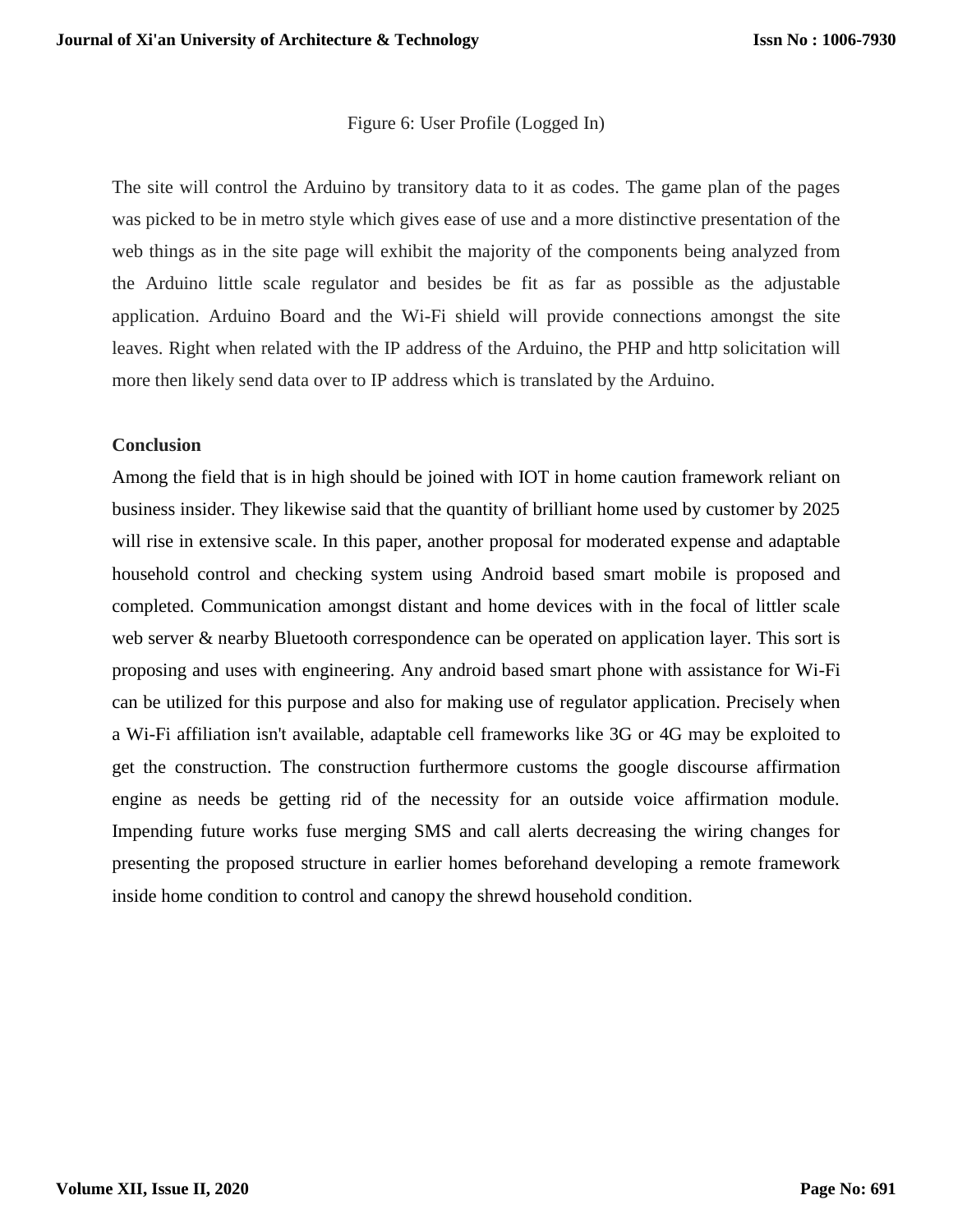# **Acknowledgement**

The satiation and euphoria that accompany the successful completion of this research would be incomplete without the mention of the people who made it possible. We thank the research team of Accendere Knowledge Management Services, CL Educate Ltd. for their unflinching guidance, continuous encouragement and support to successfully complete this research work.

# **References**

Postman, N. (2011). *Technopoly: The surrender of culture to technology*. Vintage.

- Graham, S. (2012). When life itself is war: on the urbanization of military and security doctrine. *International Journal of Urban and Regional Research*, *36*(1), 136-155.
- Frischmann, B., & Selinger, E. (2018). *Re-engineering humanity*. Cambridge University Press.
- Hoglund, G., & McGraw, G. (2004). *Exploiting software: How to break code*. Pearson Education India.
- Kesavan, G., Sanjeevi, P., & Viswanathan, P. (2016, August). A 24 hour IoT framework for monitoring and managing home automation. In *2016 International Conference on Inventive Computation Technologies (ICICT)* (Vol. 1, pp. 1-5). IEEE.
- Polianytsia, A., Starkova, O., & Herasymenko, K. (2016, October). Survey of hardware IoT platforms. In *2016 Third International Scientific-Practical Conference Problems of Infocommunications Science and Technology (PIC S&T)* (pp. 152-153). IEEE.
- Vujović, V., & Maksimović, M. (2015). Raspberry Pi as a Sensor Web node for home automation. *Computers & Electrical Engineering*, *44*, 153-171.
- Wilson, C., Hargreaves, T., & Hauxwell-Baldwin, R. (2015). Smart homes and their users: a systematic analysis and key challenges. *Personal and Ubiquitous Computing*, *19*(2), 463- 476.
- Ray, P. P. (2016). A survey of IoT cloud platforms. *Future Computing and Informatics Journal*, *1*(1-2), 35-46.
- Barbon, G., Margolis, M., Palumbo, F., Raimondi, F., & Weldin, N. (2016). Taking Arduino to the Internet of Things: the ASIP programming model. *Computer Communications*, *89*, 128-140.